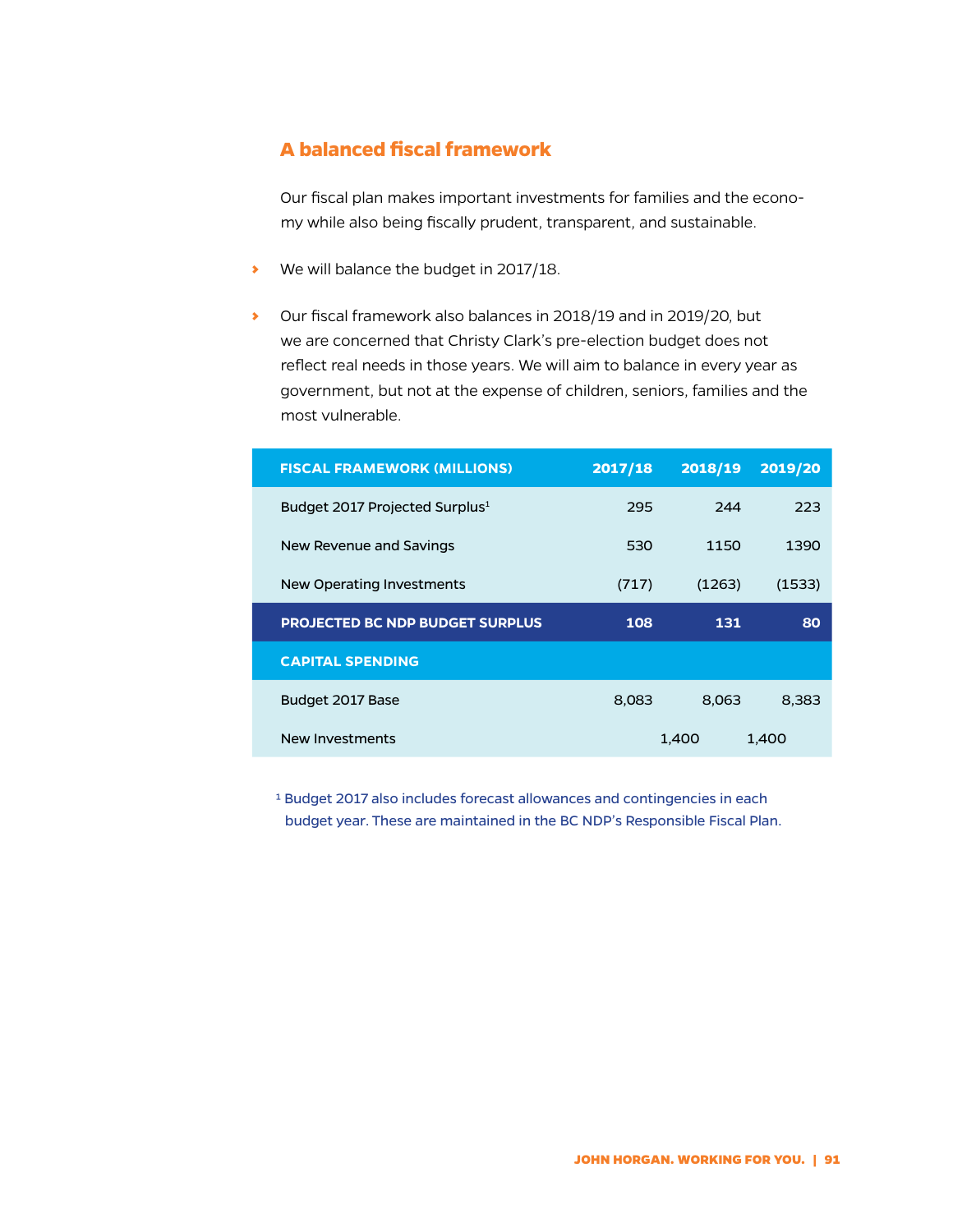the wealthy and well connected. For example, we will review oil and gas subsidies, eliminate partisan government advertising, end patronage positions like Gordon Wilson's LNG sales gig, ground Air Christy, achieve administrative savings from eliminating MSP, and implement a fraud and tax avoidance task force. We will protect vital services and programs through any review.

› We will also grow the economy and generate additional tax revenue by building schools, hospitals, roads, housing and transit. The econometric study that supports our capital plan estimates that for every dollar spent on public infrastructure \$0.29 is recovered in additional provincial tax revenue.

| <b>REVENUE AND SAVINGS TO FUND PRIORITIES (MILLIONS)</b> | <b>Partial Year</b><br>2017/18 | <b>Target</b><br>2018/19 | <b>Target</b><br>2019/20 |
|----------------------------------------------------------|--------------------------------|--------------------------|--------------------------|
| End Clark's tax cut for the top 2%                       | 125                            | 250                      | 250                      |
| Increase tax on corporate profits by 1 point             | 125                            | 250                      | 250                      |
| Empty housing speculation tax                            | 100                            | 200                      | 200                      |
| Eliminate Clark's LNG Fantasy Fund                       | 120                            | 190                      | 190                      |
| Federal government's carbon price mandate                | N/A                            | N/A                      | 140                      |
| Cleaning up BC Liberal waste and growing the economy     | 60                             | 260                      | 360                      |
| TOTAL                                                    | 530                            | 1150                     | 1390                     |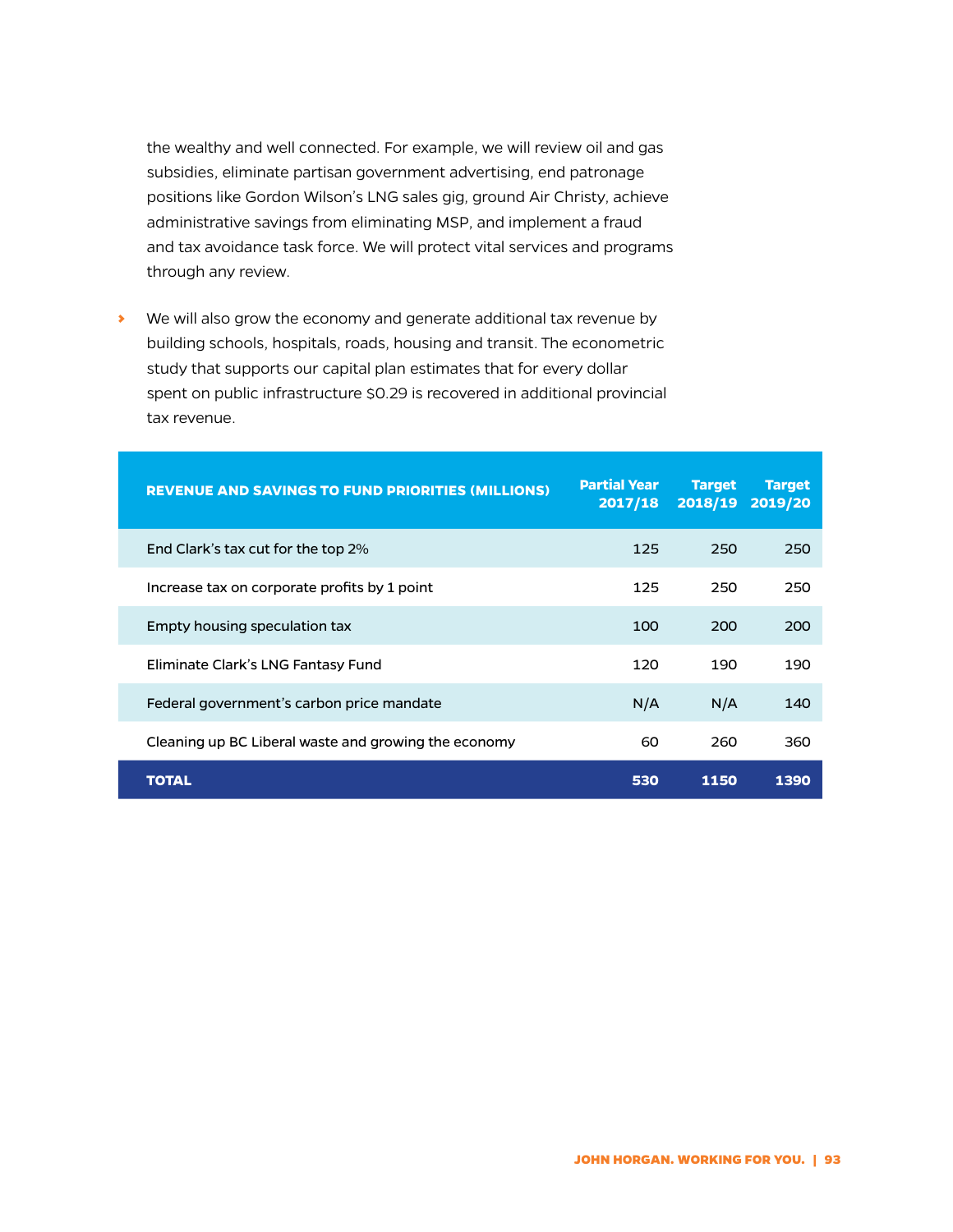| <b>INVESTING IN BUILDING A BETTER BC (SMILLIONS)</b>                                                         | <b>Partial Year</b><br>2017/18 | <b>Target</b><br>2018/19 | <b>Target</b><br>2019/20 |
|--------------------------------------------------------------------------------------------------------------|--------------------------------|--------------------------|--------------------------|
| <b>Making your life more affordable</b>                                                                      |                                |                          |                          |
| Eliminate tolls on Port Mann and Golden Ears                                                                 | 120                            | 190                      | 190                      |
| Housing affordability programs and new renter's rebate                                                       | 135                            | 265                      | 265                      |
| Implementing \$10 a Day childcare                                                                            | 175                            | 280                      | 400                      |
| Investing in climate action and rebate cheques                                                               | N/A                            | N/A                      | 140                      |
| <b>Improving the services you count on</b>                                                                   |                                |                          |                          |
| Improving home support and residential care for seniors                                                      | 20                             | 30                       | 40                       |
| Increased supports for mental health and addictions                                                          | 10                             | 10                       | 15                       |
| Expand rural healthcare travel assistance for patients,<br>including expectant mothers                       | O                              | 6                        | 6                        |
| Fund drug research to make medicine more affordable                                                          | 2                              | $\overline{2}$           | 2                        |
| Caring for kids in care                                                                                      | 5                              | 10                       | 10                       |
| Tackling student debt and investing in post-secondary<br>education                                           | 45                             | 60                       | 50                       |
| Make Adult Basic Education and ESL free again                                                                | 4                              | 7                        | $\overline{7}$           |
| Increased funding for K-12 classroom supplies                                                                | O                              | 29                       | 29                       |
| Increased supports to violence prevention programs                                                           | 4                              | 8                        | 8                        |
| Increase all income assistance rates by \$100, increase all<br>earnings exemptions by \$200                  | 105                            | 210                      | 210                      |
| Support for the anti-gang WRAP program in Surrey                                                             | 0.5                            | 0.5                      | 0.5                      |
| Strengthen access to justice and community safety with<br>additional funding for legal aid and more sheriffs | 10                             | 15                       | 20                       |
| Annual support for Aboriginal Friendship Centres,<br>community groups, and language programs                 | 3                              | 5                        | 5                        |